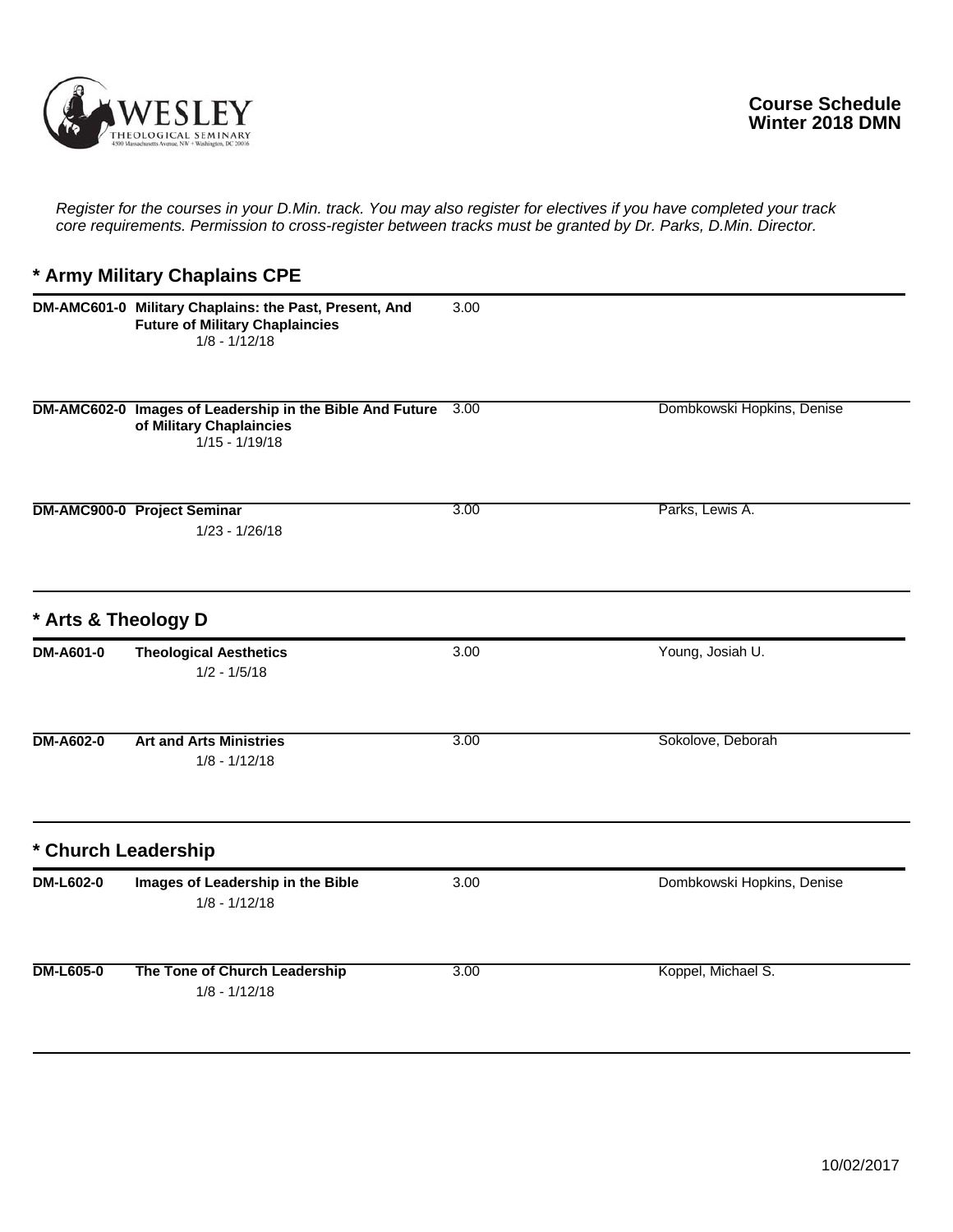

| <b>DM-L613-0</b> | <b>Church Leader As Consultant</b><br>$1/2 - 1/5/18$                                                                        | 3.00 | Beaumont, Susan K.   |
|------------------|-----------------------------------------------------------------------------------------------------------------------------|------|----------------------|
| * Global Asian   |                                                                                                                             |      |                      |
| <b>DM-G606-A</b> | <b>Counseling</b><br>$1/15 - 1/19/18$                                                                                       | 3.00 | Koppel, Michael S.   |
| <b>DM-G606-B</b> | <b>Counseling</b><br>$1/22 - 1/26/18$                                                                                       | 3.00 | Koppel, Michael S.   |
| <b>DM-G621-A</b> | <b>Systematic Theology</b><br>$1/15 - 1/19/18$                                                                              | 3.00 | Young, Josiah U.     |
| <b>DM-G621-B</b> | <b>Systematic Theology</b><br>$1/22 - 1/26/18$                                                                              | 3.00 | Young, Josiah U.     |
| * Life Together  |                                                                                                                             |      |                      |
| DM-T611-0        | <b>Leading Communities for Entrepreneurial</b><br><b>Mission</b><br>$1/8 - 1/12/18$                                         | 3.00 | Martin, Robert K.    |
|                  | * Military Chaplains                                                                                                        |      |                      |
| <b>DM-M603-0</b> | Formation of Inter-Faith Chaplaincy:<br><b>Chaplaincy As Faithful Religious Border</b><br><b>Crossing</b><br>$3/5 - 3/9/18$ | 3.00 | Clarke, Sathianathan |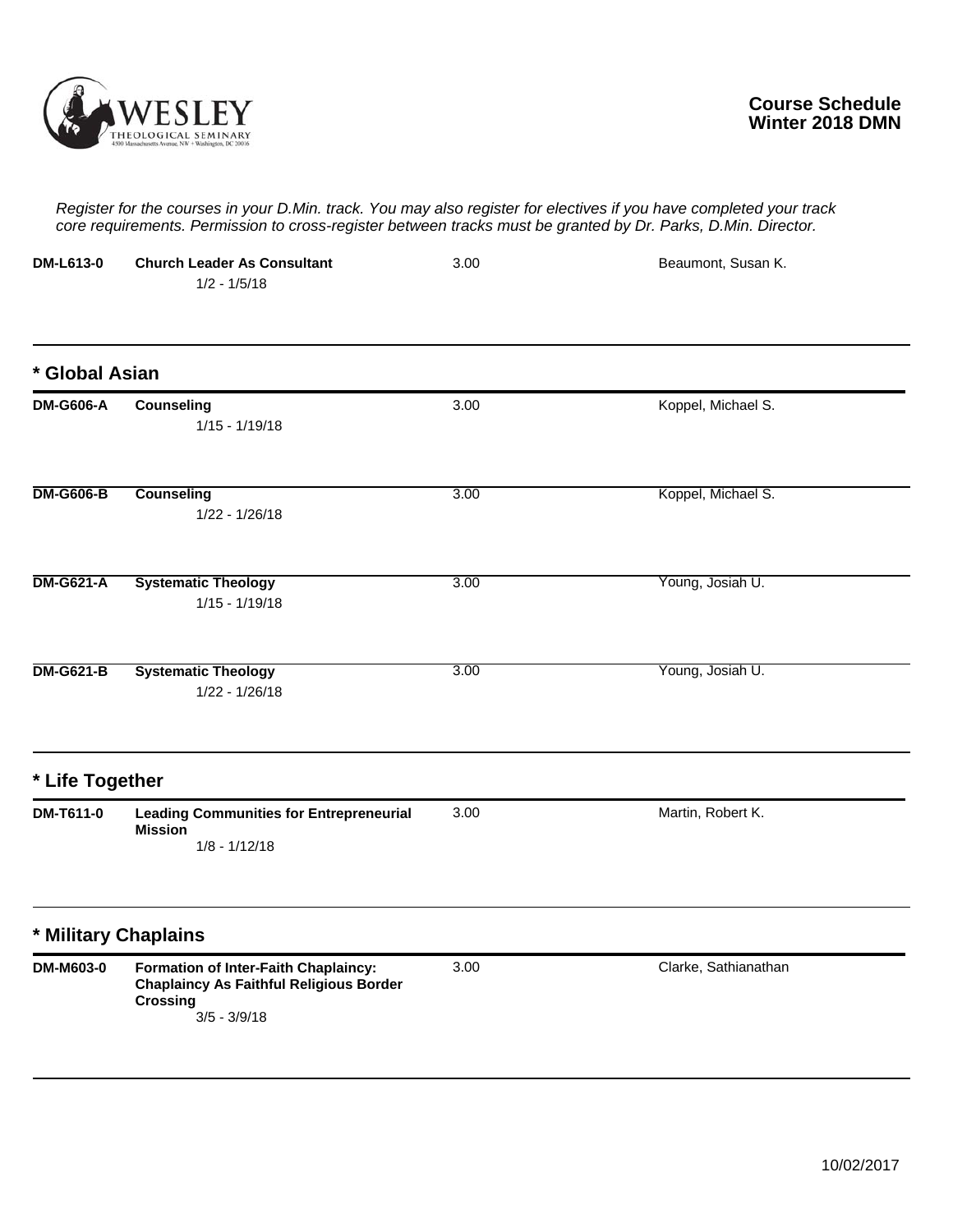

| <b>DM-M605-OL</b> | The Chaplain's Role in Healing Moral Injury<br>$1/1 - 5/25/18$                                                                                                | 3.00 | Online | Johnson, Rebecca Jennifer |
|-------------------|---------------------------------------------------------------------------------------------------------------------------------------------------------------|------|--------|---------------------------|
| * Project Seminar |                                                                                                                                                               |      |        |                           |
| DM-900-0          | <b>Project Seminar</b><br>$1/8 - 1/12/18$<br>Open to all tracks                                                                                               | 3.00 |        | Parks, Lewis A.           |
|                   | DM-900-M-OL Project Seminar<br>$2/1 - 3/15/18$<br>For Military Chaplain Track AOL only                                                                        | 3.00 |        | Parks, Lewis A.           |
| DM-901-0          | <b>DMin Project Paper Research Module</b><br>$1/1 - 3/31/18$<br>Register for this if you are writing your project and started the program after January 2017. | 0.00 |        |                           |
|                   | * Public Engagement                                                                                                                                           |      |        |                           |
| <b>DM-PE604-0</b> | <b>Leadership in Diverse Ministry Contexts</b><br>$1/2 - 1/5/18$<br>This course will be taught in Charleston, South Carolina.                                 | 3.00 |        | Weems, Lovett H.          |
| » Electives       |                                                                                                                                                               |      |        |                           |
| DM-975-0          | Process Theology: Spirituality, Theology And 3.00<br><b>Mission</b><br>$1/2 - 1/5/18$                                                                         |      |        | Epperly, Bruce G.         |
| <b>DM-HE601-0</b> | Holines in Old and New Testament Perspective 3.00<br>$1/1 - 3/31/18$                                                                                          |      |        |                           |